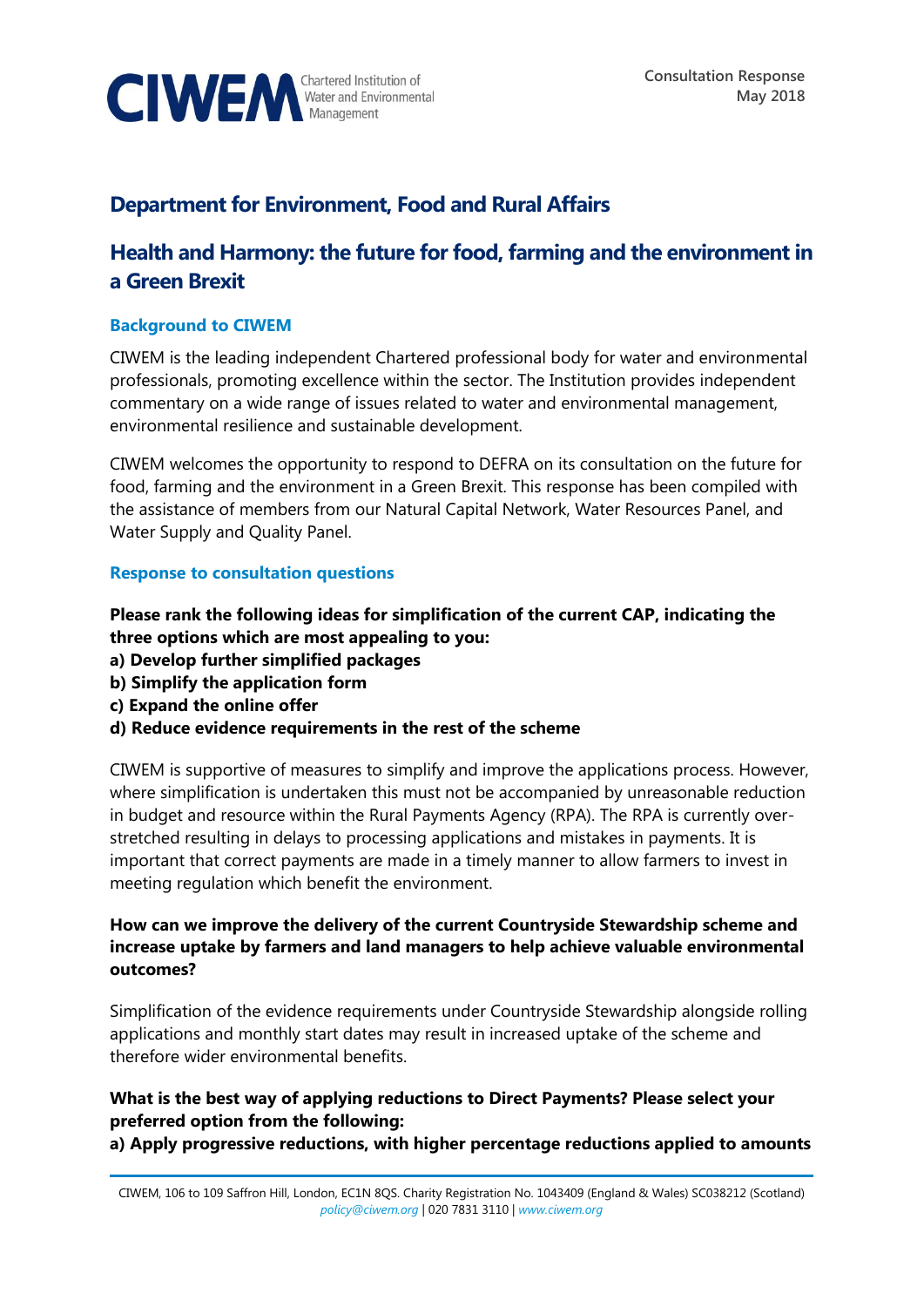# **in higher payment bands \* b) Apply a cap to the largest payments c) Other (please specify) \* please provide views on the payment bands and percentage reductions we should apply.**

From an environmental perspective there does not seem to be any potential benefit from reducing payments to the largest claimants first. We would prefer equal incremental reductions to be made across all claimants.

Steady reduction of all claimant's payments on a proportional basis will help give a manageable decline over the transition period, encouraging farmers to engage early and adapt their practices to manage the financial consequences of withdrawal of direct support. Conversely reducing large claimant's payments first and smaller claimants payments at a later stage suggests phasing out would feel more like a cliff edge for smaller claimants which would be far harder for farmers to manage if they had not taken the initiative to forward plan.

To help reduce the financial impact of direct support withdrawal, we would like to see land managers supported during the transition period through productivity and business resilience advice, and access to increased options under a Government run agri-environment scheme. It seems appropriate for support to be particularly focused on sectors and regions where farmers will find it most difficult to remain profitable.

Timeliness of scheme payments will be very important during the transition as farmers are likely to be under greater financial pressure, so payment delays may be more detrimental to cash flow than in previous years. If there are to be delays, capacity to deal with financial hardship cases should be increased.

Poor management of the transition could result in environmental degradation, negatively impacting efforts to deliver a Green Brexit and aims of the Government's 25 Year Environment Plan. In giving evidence to the EFRA committee, Professor Janet Dwyer highlighted that forced rapid structural change of farms can result in environmental damage. It is therefore important that sudden changes to farming support and trade conditions are avoided to help reduce the threat of linked environmental damage.

Sustainable food production is more expensive at the point of production than unsustainable approaches and must be funded appropriately. If Direct Payments are not replaced by other income sources during the transition, we anticipate that environmental damage will occur.

# **What conditions should be attached to Direct Payments during the 'agricultural transition'? Please select your preferred options from the following:**

**a) Retain and simplify the current requirements by removing all of the greening rules b) Retain and simplify cross compliance rules and their enforcement** 

# **c) Make payments to current recipients, who are allowed to leave the land, using the payment to help them do so**

**d) Other (please specify)**

Where current measures such as the Three Crop Rule are not providing the intended benefits, it seems pragmatic to simplify the scheme by removing underperforming requirements.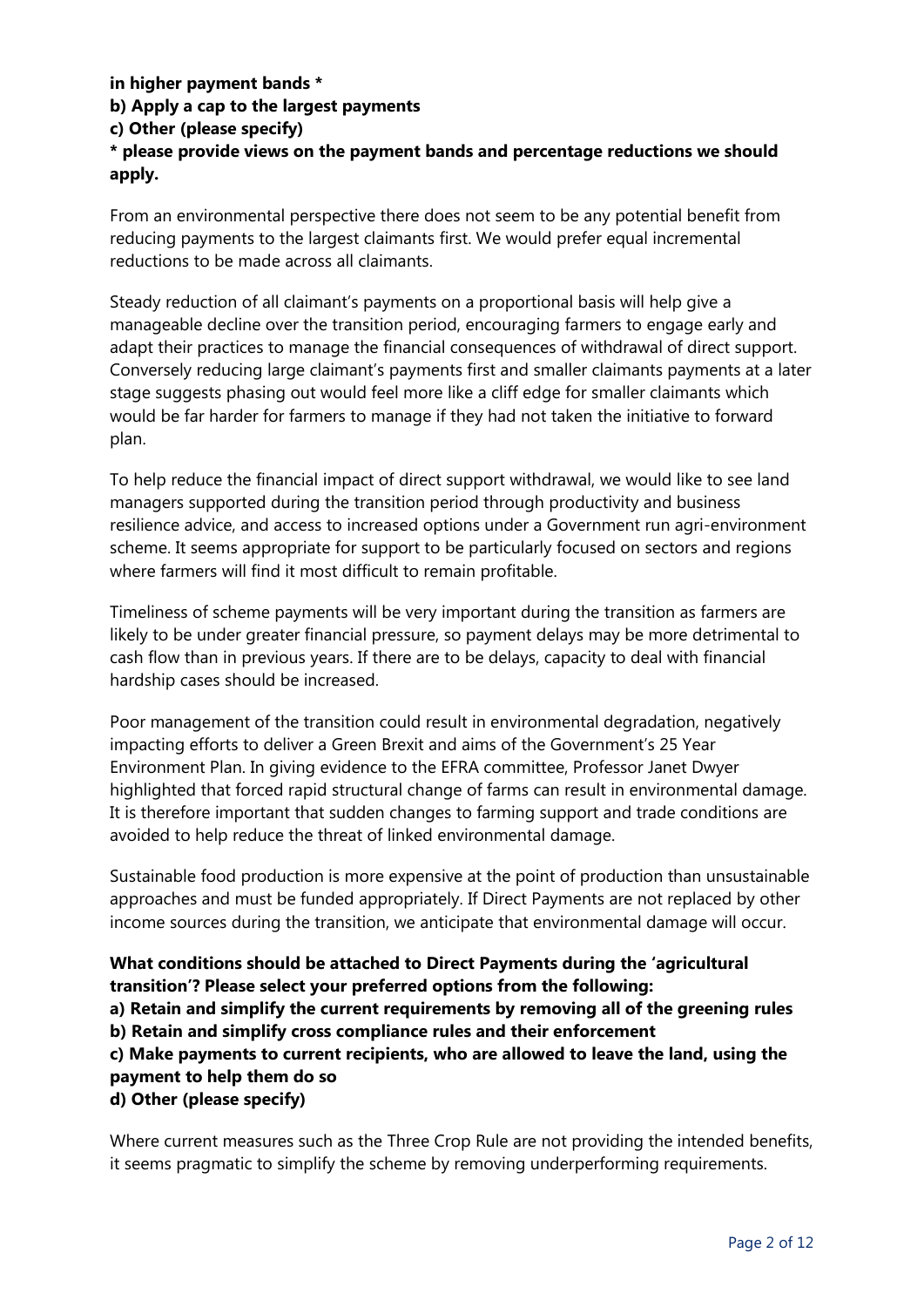However, removing all greening rules would seem perverse given the intention to increase focus on delivering environmental benefits.

# **What are the factors that should drive the profile for reducing Direct Payments during the 'agricultural transition'?**

We believe that equal proportional reductions should be made across all claimants during the transition period to encourage all farmers to prepare for future conditions.

## **How long should the 'agricultural transition' period be?**

Based on past experience of transitional arrangements, we believe the transition period should be at least 5 years given the extent of the proposed changes. The transition period needs to be short enough to encourage immediate action but not so short as to cause panic within the sector, which might distract from delivering sustainable food and environmental husbandry.

To adequately prepare, farmers should have some degree of certainty about how the transition will be managed, the Government's vision for any future support scheme and the likely trade conditions that will apply from the end of the transition. The length of the transition should take in to account when such information may realistically become available.

# **How can we improve the take-up of knowledge and advice by farmers and land managers? Please rank your top three options by order of preference:**

- **a) Encouraging benchmarking and farmer-to-farmer learning**
- **b) Working with industry to improve standards and coordination**
- **c) Better access to skills providers and resources**
- **d) Developing formal incentives to encourage training and career development**
- **e) Making Continuing Professional Development (CPD) a condition of any future grants or loans**
- **f) Other (please specify)**

CIWEM is supportive of the concept of UK farm businesses more effectively sharing best practice and adopting new technology. However, if farmers are to (potentially) be less well financially supported than presently, it is important that they will be able to access advice and training to help them improve their financial viability in other ways. Expecting them to do so with minimal support is unrealistic given the nature and scale of the potential restructuring of the industry which may result from the proposed changes.

We consider that options a and c will be important areas for focus. We also believe that access to funding to allow farmers to make improvements and investment following learning would be beneficial.

**What are the main barriers to new capital investment that can boost profitability and improve animal and plant health on-farm? Please rank your top three options by order of the biggest issues:** 

- **a) Insufficient access to support and advice**
- **b) Uncertainty about the future and where to target new investment**
- **c) Difficulties with securing finance from private lenders**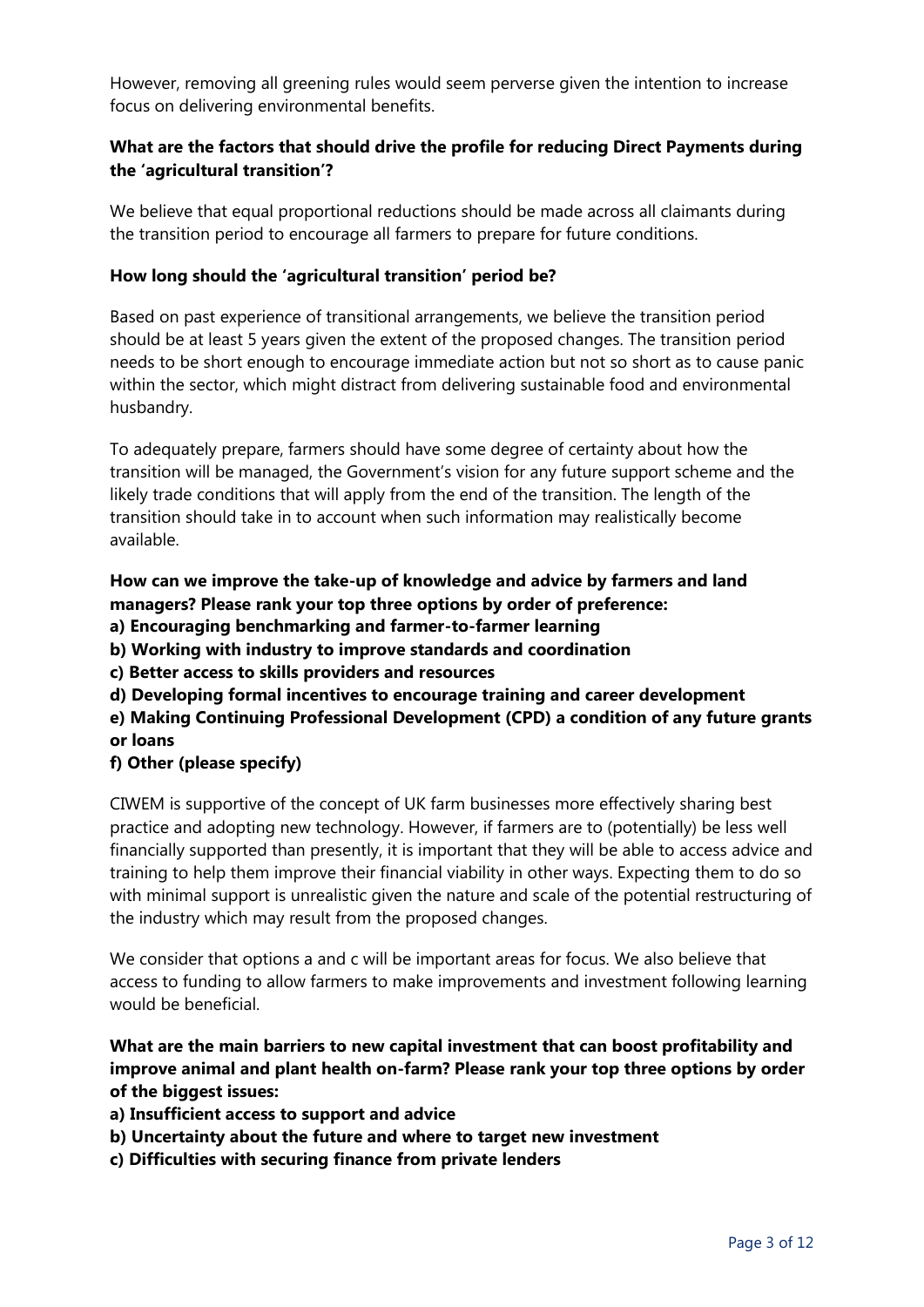#### **d) Investments in buildings, innovation or new equipment are prohibitively expensive e) Underlying profitability of the business**

- **f) 'Social' issues (such as lack of succession or security of tenure)**
- **g) Other (please specify)**

The underlying profitability of businesses should be a key area of focus for farmer support, particularly in terms of providing training. Option c may also be relevant, particularly as the decrease in direct payments will affect overall income against which money can be borrowed.

## **What are the most effective ways to support new entrants and encourage more young people into a career in farming and land management?**

As suggested by the *[Future of Farming Review Report \(2013\),](https://assets.publishing.service.gov.uk/government/uploads/system/uploads/attachment_data/file/211175/pb13982-future-farming-review-20130709.pdf)* well respected vocational courses and apprenticeships will be important to encouraging entry into the profession. It will also be important that education and development opportunities are available throughout individuals' careers. We would suggest that business and management skill receive increased focus. The availability of funding within businesses is key to the delivery of environmental and welfare benefits

New entrants could be supported through training and mentoring opportunities and through access to grants to fund productivity improvements. We welcome the Government's commitment to "work with councils to encourage a vibrant network of council farms" as we believe that they provide good opportunities to new entrants to build their experience and asset base.

Part of supporting new entrants is ensuring the availability of opportunities by supporting older farmers through the process of retiring. This might include provision of advice on how to manage the transfer of management authority, how to work with a new entrant through a partnership arrangement, or how to find suitable alternative accommodation or employment in a less physically challenging role.

We believe a review of the operation of s.117 of the Inheritance Tax Act 1984 would be beneficial. Application of this section has in the past acted to encourage farming until death and worked to deny farmers agricultural property relief where health has prevented them from doing so.

Given the focus on shifting support towards the delivery of environmental goods, it would also be appropriate to review the definition of "agriculture" under the Inheritance Tax Act to prevent use of land for environmental purposes from resulting in loss of access to Agricultural Property Relief.

# **What are the priority research topics that industry and government should focus on to drive improvements in productivity and resource efficiency? Please rank your top three options by order of importance:**

- **a) Plant and animal breeding and genetics**
- **b) Crop and livestock health and animal welfare**
- **c) Data driven smart and precision agriculture**
- **d) Managing resources sustainably, including agro-chemicals**
- **e) Improving environmental performance, including soil health**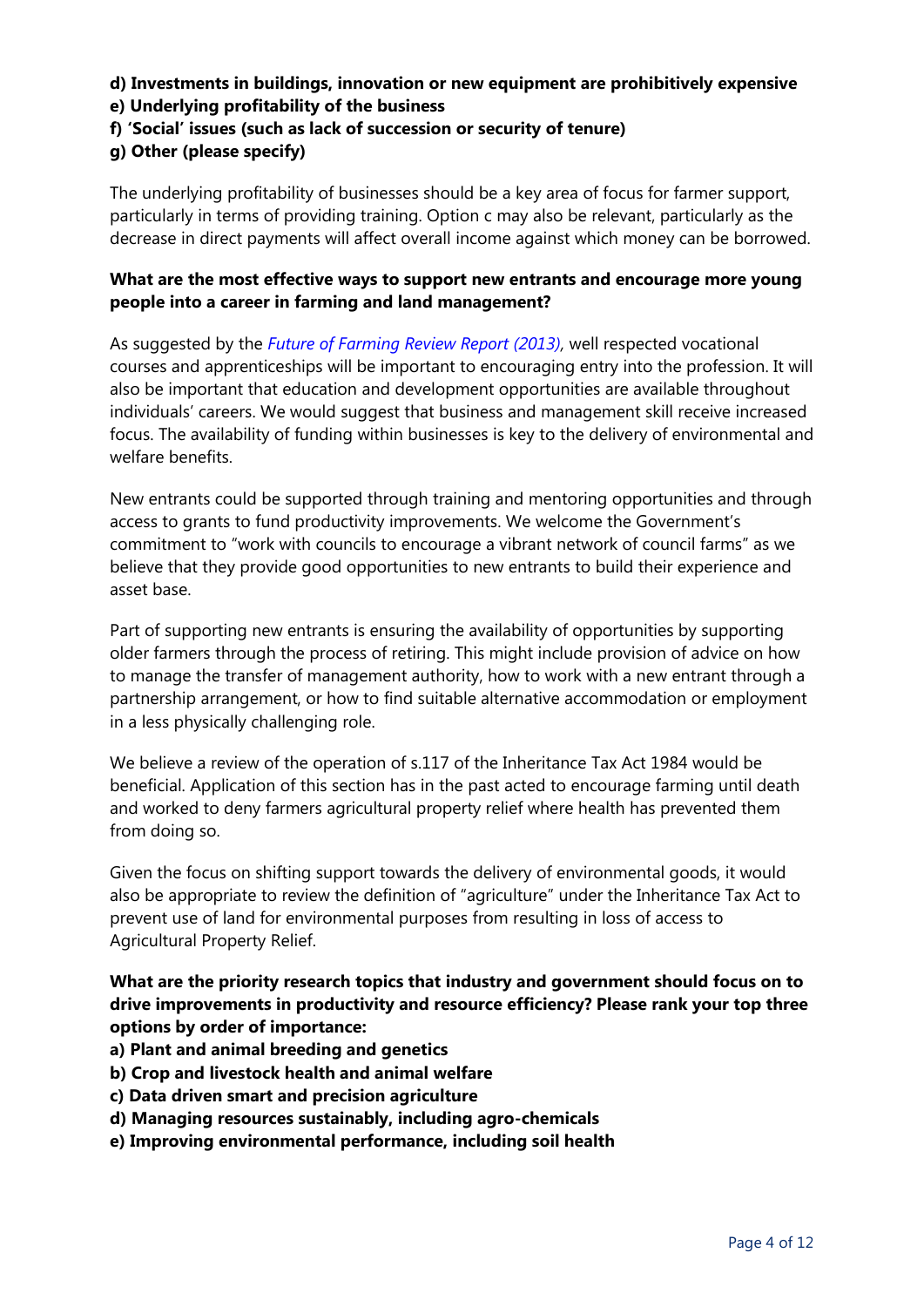# **f) Safety and trust in the supply chain g) Other (please specify)**

Our top priorities for future research are improving environmental performance and managing resources sustainably. We would like to see the development of a case study evidence base to give examples of ways that sustainable and environmentally beneficial practices can marry with on farm productivity and profitability.

**How can industry and government put farmers in the driving seat to ensure that agricultural R&D delivers what they need? Please rank your top three options by order of importance:** 

**a) Encouraging a stronger focus on near-market applied agricultural R&D** 

**b) Bringing groups of farms together in research syndicates to deliver practical solutions** 

**c) Accelerating the 'proof of concept' testing of novel approaches to agricultural constraints** 

**d) Giving the farming industry a greater say in setting the strategic direction for research funding** 

#### **e) Other (please specify)**

We would like to see greater farmer involvement in research to help ensure that it provides findings that are of practical use, and to give farmers confidence to adopt new practices informed by research findings. Without uptake of research findings, the value of the research is limited.

We see benefit in options a, b and d. Encouraging farmers to be involved in setting the direction of research and developing innovative, market appropriate solutions within research syndicates will ensure research is relevant and outcomes can be applied.

# **What are the main barriers to adopting new technology and ideas on-farm, and how can we overcome them?**

The adoption of new practices following research is often lower than hoped due to poor awareness levels. Routes of knowledge exchange should be explored to ensure that maximum benefit can be gained from research commissioned.

Funding can be a key barrier to the adoption of innovation, with upfront costs for new technology being unaffordable. There can also be a reluctance to invest in technology as an early adopter if there is a lack of certainty in whether the benefits will be delivered. Grant funding and tax reliefs could both be considered in reducing these barriers.

# **What are the priority skills gaps across UK agriculture? Please rank your top three options by order of importance:**

- **a) Business / financial**
- **b) Risk management**
- **c) Leadership**
- **d) Engineering**
- **e) Manufacturing**
- **f) Research**
- **g) Other (please specify)**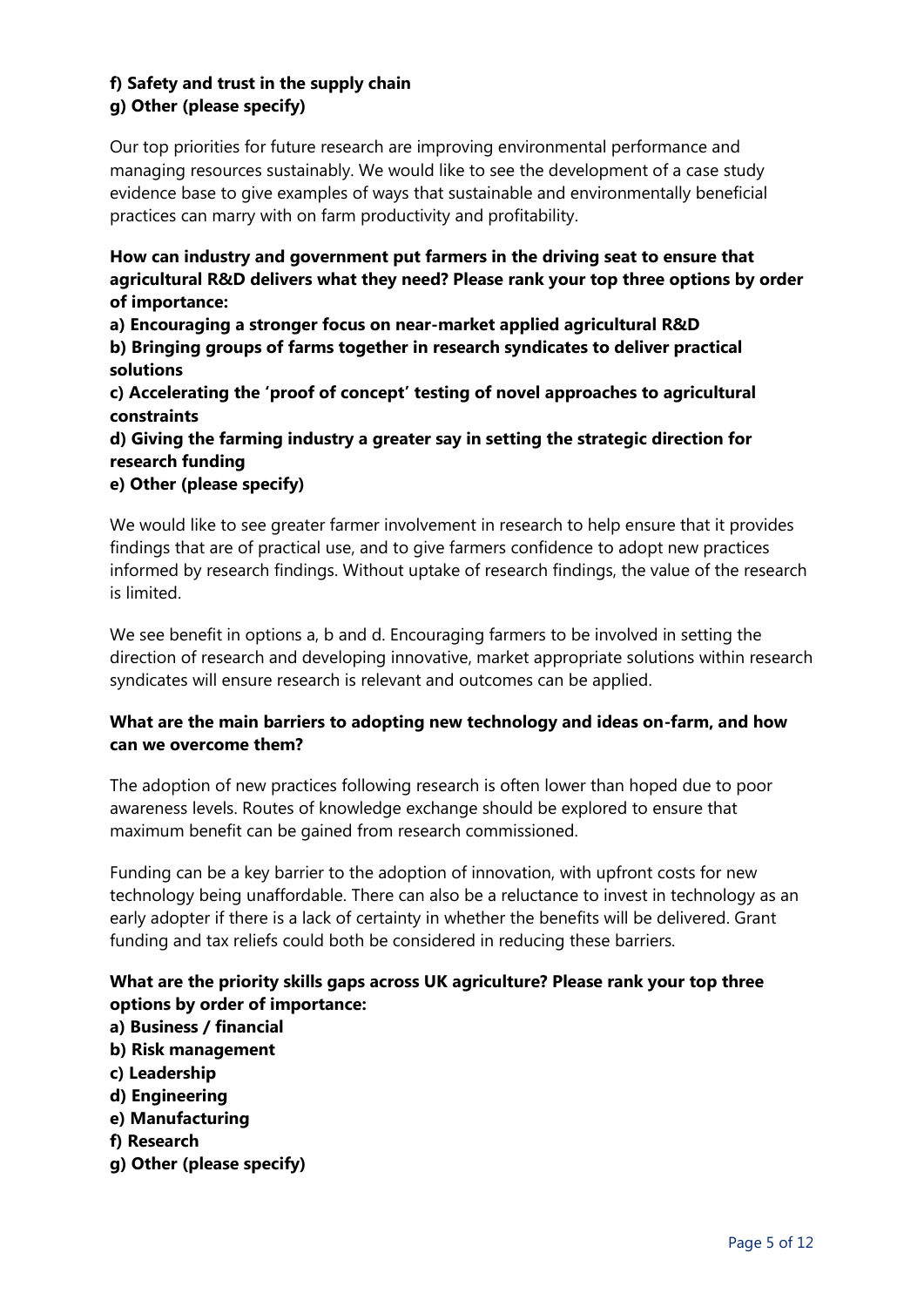We would like to see an increased awareness of the role that agriculture can play in affecting the environment, both positively and negatively, and a better understanding of how environmental factors can affect farm economics. Wider focus on developing and maintaining good business and financial skills would also be beneficial.

# **Which of the environmental outcomes listed below do you consider to be the most important public goods that government should support? Please rank your top three options by order of importance:**

- **a) Improved soil health**
- **b) Improved water quality**
- **c) Better air quality**
- **d) Increased biodiversity**
- **e) Climate change mitigation**

#### **f) Enhanced beauty, heritage and engagement with the natural environment**

We strongly believe that the listed options are all important public goods which should be delivered, though the importance which should be attached to them will vary depending on local context. If Government is to achieve the targets set out in its 25 Year Environment Plan, (leaving the environment in a better condition for future generations than that which it inherited) then delivery of public goods is necessary. In some cases, delivery is essential for supporting public health. Clean air and water, for example, are basic human needs which must be met. However, progress in all of these areas is needed given ongoing challenges relating to biodiversity decline, soil fertility loss, air pollution and climate change in particular.

Our priorities for delivery are improved water quality, improved soil health and climate change mitigation, which should also cover the improvement of air quality. In providing these public goods we recognise that measures implemented could significantly contribute to the delivery of other objectives. For example, riparian buffer strips to help reduce diffuse water pollution will also provide biodiversity benefits.

# **Of the other options listed below, which do you consider to be the most important public goods that government should support? Please rank your top three options by order of importance:**

- **a) World-class animal welfare**
- **b) High animal health standards**
- **c) Protection of crops, tree, plant and bee health**
- **d) Improved productivity and competitiveness**

#### **e) Preserving rural resilience and traditional farming and landscapes in the uplands**

**f) Public access to the countryside**

Farm profitability, and so productivity and competitiveness, will be important in providing sustainable funds that can be used to deliver environmental benefits. Within this it is essential that productivity is seen as a measure of efficiency, taking into account long-term sustainability of practices, and does not focus on yield alone. An understanding of the impact of environmental measures on productivity and profitability will also be very important.

Traditional landscapes that are well managed currently provide environmental benefits such as water filtration and carbon sequestration, and it is important that such management of these landscapes can be enhanced to optimise a wide range of ecosystem service delivery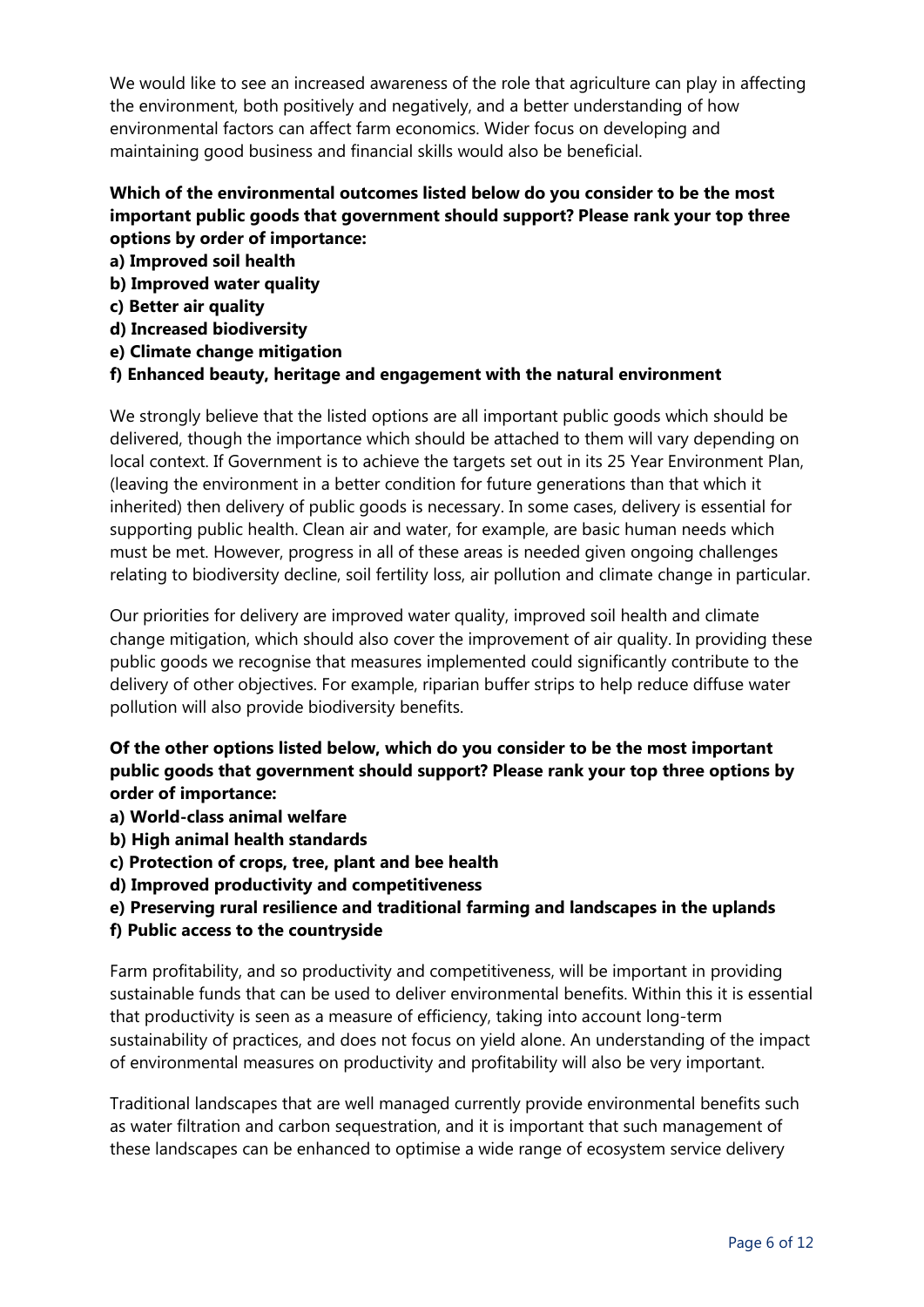processes. The economics of upland farming do not reflect the potential environmental value that they can provide if managed in the right way. Action to support often marginal upland businesses should be considered and may require a separate approach to that of support for the wider agriculture sector.

Countryside access can help link producers and consumers, with increased understanding informing buyer choices. We believe that it is important that society understands food production and how farmers also work to benefit the environment. Access for education, of all types of visitors not only school groups, should be supported by grant funding where necessary. Farmers should be supported in maintaining public rights of way where needed. Increases in public access should be balanced against farm security and health and safety concerns.

We would note that in being specific about crops, tree, plant and bee health, option c above neglects fundamentally important other components of farm ecosystems which are commonly suffering decline, such as birds and other pollinators such as butterflies. It may be more appropriate to consider this as wider farm biodiversity health.

#### **Are there any other public goods which you think the government should support?**

We believe that flood risk management is a public good which should be supported by either Government, the insurance industry or home owners collectively. Farmers can work collaboratively to manage flood risk through natural flood management techniques, but this would need to be coordinated with other stakeholders engaged with flood risk management.

# **From the list below, please select which outcomes would be best achieved by incentivising action across a number of farms or other land parcels in a future environmental land management system:**

- **a) Recreation**
- **b) Water quality**
- **c) Flood mitigation d) Habitat restoration**
- 
- **e) Species recovery**
- **f) Soil quality**
- **g) Cultural heritage**
- **h) Carbon sequestration and greenhouse gas reduction**
- **i) Air quality**
- **j) Woodlands and forestry**
- **k) Other (please specify)**

Catchment based approaches have provided clear benefits in the past. Working collaboratively at appropriate management scales provides more benefit than individual action as a result of the increased scale, connectivity and consistency of approach achieved.

We believe that catchment based approaches could contribute to the delivery of: improved water quality; flood mitigation; habitat creation, expansion and restoration; species recovery; carbon sequestration; and improved air quality.

# **What role should outcome based payments have in a new environmental land management system?**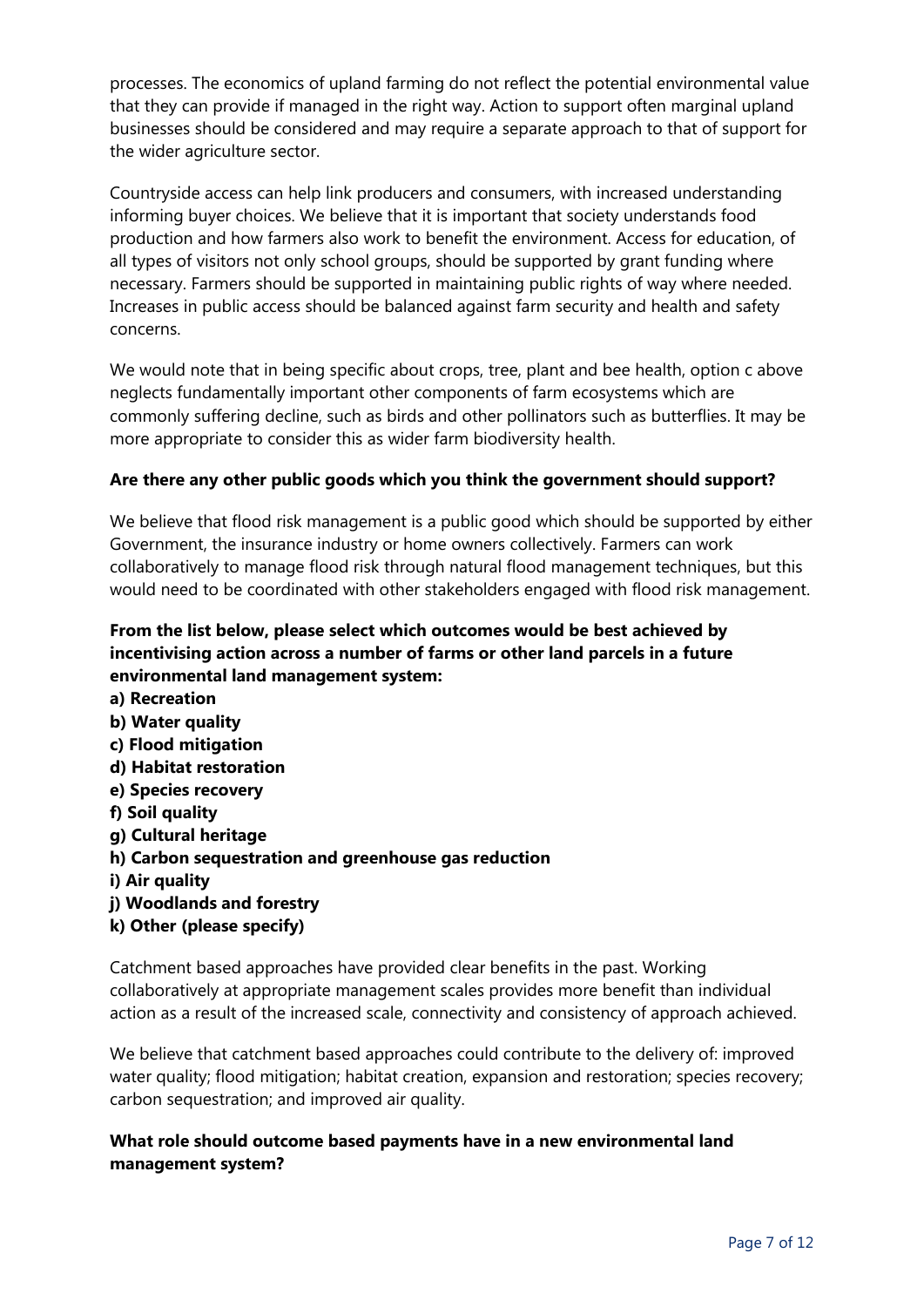We strongly support an outcome based natural capital approach underpinning future agricultural policy and would like to see it constructed to deliver against the polluter pays and beneficiary pays principles.

In the long-term, we envisage environmental benefits being funded through the private sector where beneficiaries are identifiable and via the Government where benefits are truly public. Public money might be sourced from across the public sector rather than solely from DEFRA. For example, where health benefits are provided the NHS could contribute to funding. To achieve a natural capital approach a well-developed and administered system of natural capital accounting will be needed.

We believe that implementation of a true Payments for Ecosystem Services (PES) approach to delivering public goods is not currently realistic because it's not sufficiently mature to be applied as widely as would be required.

We consider that at present there are several barriers to the uptake of outcome-based payments:

- Government use of payment for outcomes has the potential to create farmer engagement issues if a farmer has undertaken agreed actions but is not paid because the required outcome did not materialise. If confidence in ability to deliver is low, it seems likely that farmer uptake will also be low, though this will depend on farmers' attitudes to risk which vary widely.
- There is a need for further research on outcome measures and proxies, and agreement on how to account for the impact of external factors on ability to deliver outcomes. Additionally, uncertain or long outcome delivery timeframes are likely to give rise to questions around appropriate timing for payments, particularly where upfront investment is needed.
- Buyers and providers also currently lack confidence in the valuation of environmental goods, which limits negotiation. Payments for outcomes should exceed payments for management activities, to reflect the deliverer's increased exposure to risk, which may not be a good use of public money.

Potential alternative approaches for short term use could be payment for delivery of management actions, as is currently common practice, or delivery of agreed proxies where the required benefit is difficult to monitor or quantify. These options seem more realistically deliverable, which will be important as farmers adjust to new trade conditions.

To allow transition to an outcome-based system in the future, the Government could play a role in assisting development of a PES approach in the private sector through: researching and promoting valuation methods, acting as a first loss investor in flagship projects, providing guidance on how to deliver environmental benefits, and addressing the current lack of suitable metrics for delivery.

The Government should also review mechanisms for delivering environmental benefits over the long-term. Benefits from environmental schemes are only secured for the life of the scheme, which can be relatively short in an environmental context.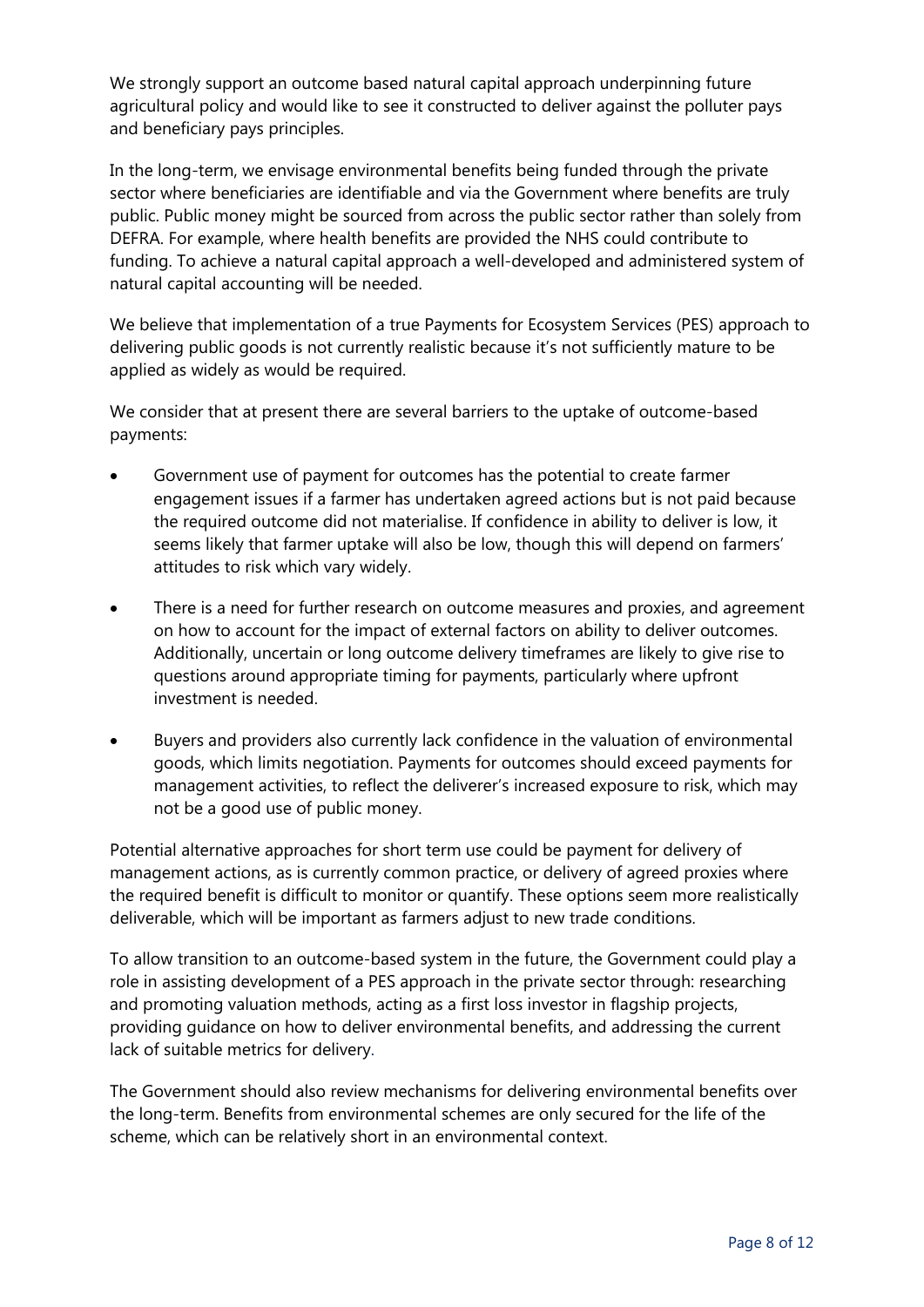Conservation Covenants have the potential to provide a mechanism for long-term delivery of environmental management. However, we do not agree with the Law Commission's recommendation that only "responsible bodies" should be able to enter into agreements with landowners. Conservation Covenants should be a commercial answer to mutual needs of unrestricted buyers and providers.

Voluntary long-term management of land for environmental benefit should not result in land being statutorily designated. Where farmers perceive a risk of designation, as happened in the case of *Fisher V English Nature*, they will feel less inclined to provide benefit through management.

# **How can an approach to a new environmental land management system be developed that balances national and local priorities for environmental outcomes?**

A partnership approach, with locally formed catchment partnerships overlapping with partnerships operating at larger scales, would help ensure that both local and national environmental issues receive attention. Partnership working can be costly to administer. The Government should consider what funding could be made available to support collaborative approaches to management.

# **How can farmers and land managers work together or with third parties to deliver environmental outcomes?**

The use of diverse partnerships would allow a holistic approach to environmental management by facilitating good understanding of environmental issues and providing a space for innovative approaches to be explored.

However, development and management of partnerships can be expensive and very time consuming. The facilitation fund available under Countryside Stewardship provided some support for developing partnerships. Future financial support will be important in encouraging collaboration.

# **How should farming, land management and rural communities continue to be supported to deliver environmental, social and cultural benefits in the uplands?**

The environmental benefits provided by management of landscapes, particularly those whose merit has been formally recognised through designation, should be appropriately valued and either paid for by identifiable beneficiaries or commissioned by the government on behalf of the public.

Many National Parks include uplands, whose farming economics are generally recognised as very difficult. If upland farmers are not supported, they will likely go out of business which may result in sale of the land. New owners might not choose to manage the land traditionally, which would result in landscape impacts and may also affect local communities through reduced employment opportunities and potentially rural to urban migration.

# **How can we improve inspections for environmental, animal health and welfare standards? Please indicate any of your preferred options below.**

# **a) Greater use of risk-based targeting**

**b) Greater use of earned recognition, for instance for membership of assurance**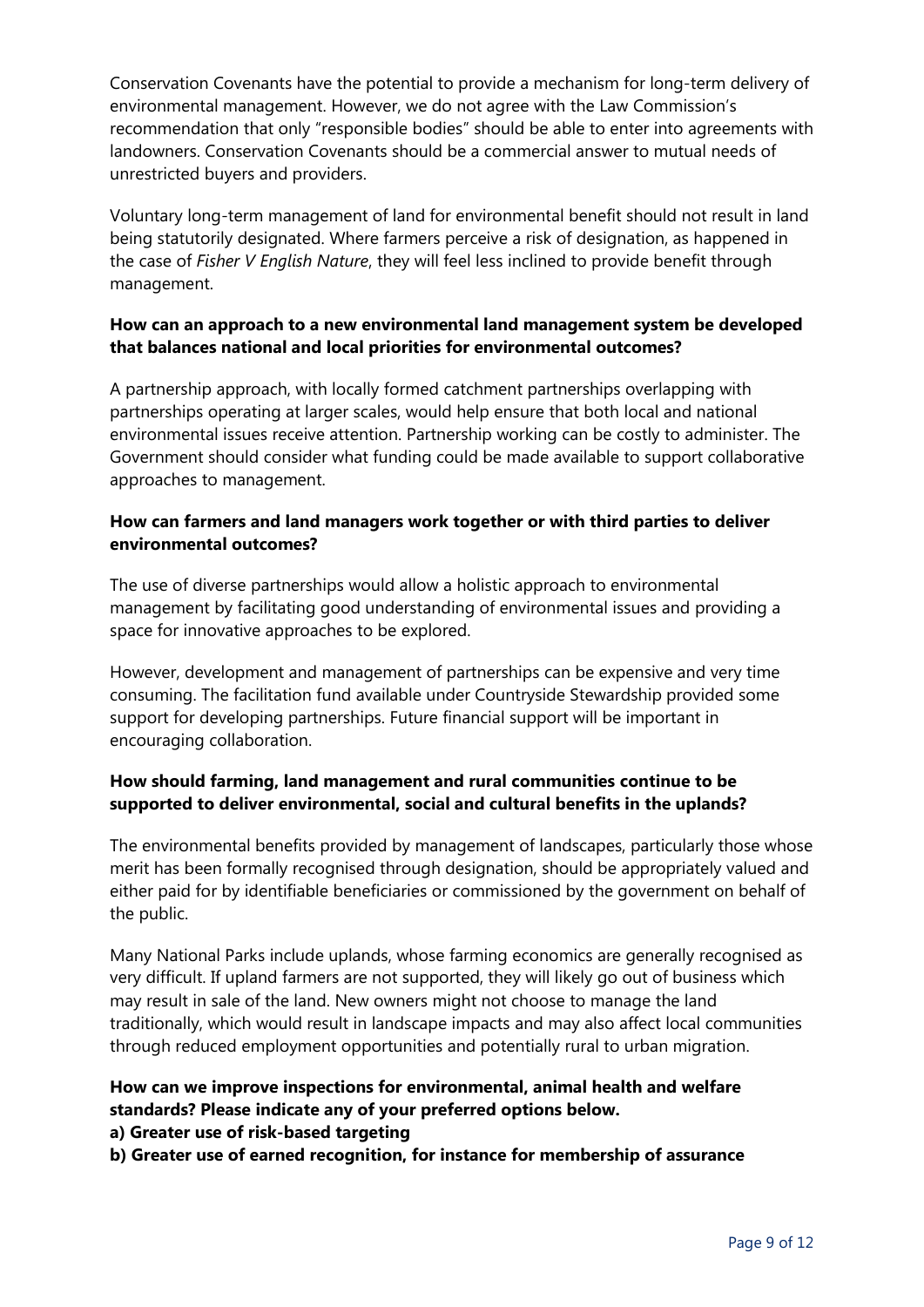#### **schemes**

- **c) Increased remote sensing**
- **d) Increased options for self-reporting**
- **e) Better data sharing amongst government agencies**

# **f) Other (please specify)**

Compliance measures help ensure that maximum benefit is gained from regulations. We believe most benefit from available resource may be gained through targeting compliance inspections in areas of high risk. Determination of risk could be assisted by modelling and remote sensing data, particularly in regard to the risk of diffuse pollution.

We welcome the new approach to enforcement for the Farming Rules for Water and believe that farmer support and education will see better results than application of fines.

#### **Which parts of the regulatory baseline could be improved, and how?**

Regulation surrounding water quality could be strengthened to help prevent pollution from agriculture. This should include removing the historic exemption from Silage Slurry and Agricultural Fuel Oil (SSAFO) rules for installations constructed before September 1991. However, we recognise that in many cases farmers are unable to fund improvements required to meet current regulatory standards.

Whilst it is not the norm across industry, and should not become so, it would be pragmatic to provide grant funding to help farmers bring their existing operations within accepted regulatory standards. For example, many dairy farmers cannot afford to expand existing slurry stores to provide sufficient capacity for their current operations. Providing grant funding towards increasing capacity, to a sustainable level for the land it supports, would help decrease the risk of non-compliance with relevant regulations, for example Nitrate Vulnerable Zone regulations and the new Farming Rules for Water.

In future we would like to see markets for food and ecosystem services provide sufficient return to allow farmers to fund compliance measures through reinvestment.

We also support the stronger focus on the polluter pays principle. However, implementation of the polluter pays principle seems unreasonable where market income cannot support the required compliance costs. This is seen to be the case currently, which is evidence that market failures exist. We would like to see a review of supply chains and their role in ensuring that food is sustainably produced, procured and funded. Any review should cover production standards, including the unsustainable waste of cosmetically imperfect produce, and financial returns across the supply chain.

# **What additional skills, data and tools would help better manage volatility in agricultural production and revenues for (a) farm businesses and (b) insurance providers?**

DEFRA should review what opportunities there may be within the tax system to allow farmers to manage their exposure to volatility.

#### **What are the biggest barriers to collaboration amongst farmers?**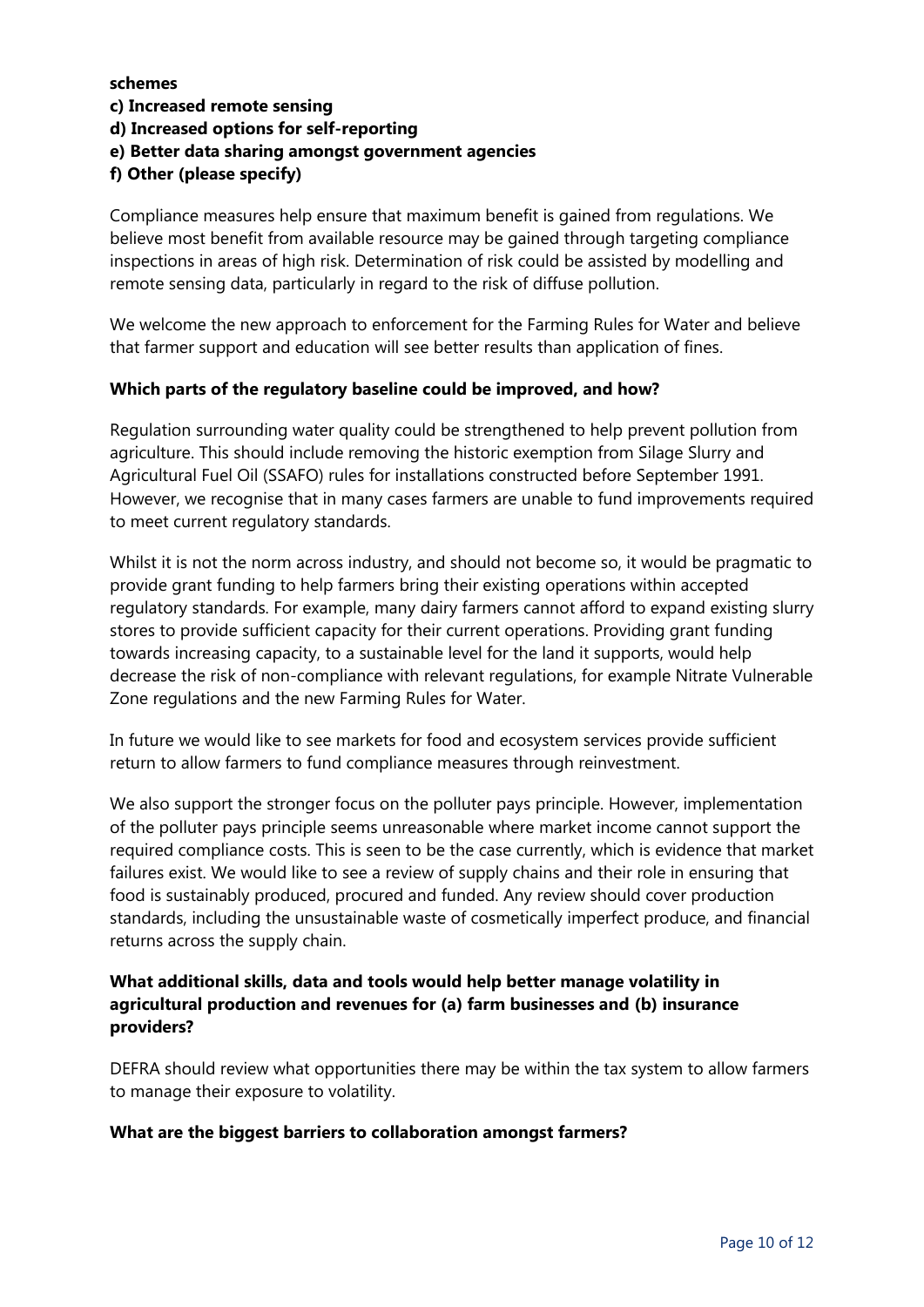We perceive the main barriers to collaborative working as farmer attitudes and lack of funding to facilitate administration of a partnership approach. Farmer attitudes that act as a barrier include lack of confidence and lack of awareness of potential personal benefits from collaboration.

The Government could promote the benefits of farmer to farmer knowledge exchange and incentivise the initiation of meetings through guidance and provision of funding. Farmer discussion groups could improve uptake of best practice approaches without formal agreement. Farmer cluster groups have worked well to deliver biodiversity benefits in the past.

Consistency of management approaches between farmers can also be achieved through an external facilitator. For example, the Catchment Sensitive Farming (CSF) approach achieves catchment scale improvements for water quality through a Catchment Sensitive Farming Officer agreeing appropriate actions with individual farmers within the catchment and supporting them in implementing those actions. The more farmers that agree to partake the greater the benefits that can be provided. Limited funding restricts the geographical reach of the CSF approach which could otherwise provide benefits more widely.

Collaboration can provide better water and air quality, increase biodiversity and reduce flood risk.

# **What are the most important benefits that collaboration between farmers and other parts of the supply chain can bring? How could government help to enable this?**

Supermarkets have strong influence over the standards to which farmers produce food. This can be both positive and negative. On the one hand it provides a mechanism to ensure high environmental standards, which is positive.

On the other hand, supermarkets represent a large market for food producers, creating a power imbalance. There is concern within the industry that increased standards (which CIWEM supports) will become the norm and as a result high quality, sustainably produced food will not be able to command a market premium to reflect the additional costs incurred in production. This would result in farmers being expected to provide more sustainable produce for no additional financial reward, when arguably the current payments received by farmers are not high enough to reasonably support suitable production methods. Any revised labelling scheme should take this risk into account.

If farmers are required to produce food to high environment and welfare standards, the potential benefits of this must not be mitigated by sale of cheaper imported food produced to low standards. In a global society outsourcing production of environmentally damaging cheap food should not be acceptable. Importing cheap food would also undermine markets for more sustainable food produced domestically.

As we have stated above, there may be a role for the Government to play in ensuring that food suppliers strike a reasonable balance between making affordable food available, generating profit and paying the producer a fair price that will support sustainable production.